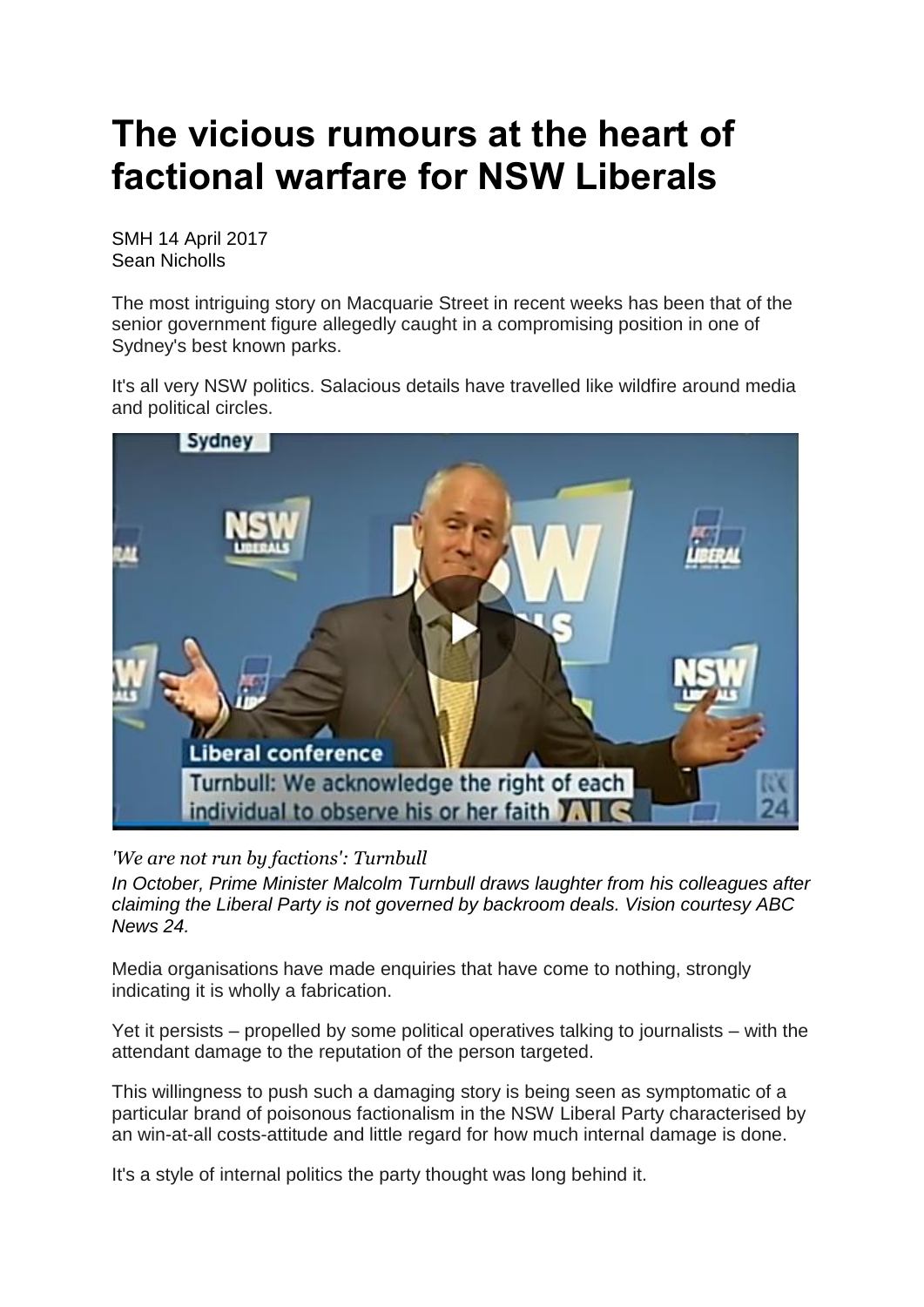

*NSW Premier Gladys Berejiklian is about to confront factionalism in the NSW Liberals head on. Photo: Jessica Hromas*

But last weekend's byelections in the blue ribbon Liberal seats of North Shore and Manly, at which the government was belted with huge swings, for some provided more evidence it is back.

The candidates – Felicity Wilson and James Griffin – were both backed by the moderate, or left, faction.

Wilson narrowly defeated the right's Tim James in a tight preselection, while Griffin easily beat the right's choice, Walter Villatora, who was backed by former prime minister Tony Abbott.

Clearly local issues and the government's unpopular forced council mergers played into the results, but so did scandals.

There was also strong evidence that rival factional operatives took aim at the endorsed Liberal candidates – particularly Wilson, who Fairfax Media revealed had incorrectly signed a statutory declaration about how long she has lived in the area.

The declaration – in the shape of a Liberal party nomination form – was distributed to about 200 preselectors and made its way to the media.

The story almost derailed Wilson's campaign, leaving senior Liberal moderates appalled at the prospect that, suicide bomber-like, some in the right faction would be willing to blow up the endorsed Liberal candidate simply because she was not their pick.

All of this should be sounding very loud alarm bells for Premier Gladys Berejiklian who, only a few months into the job, is about to confront the issue of factionalism head on.